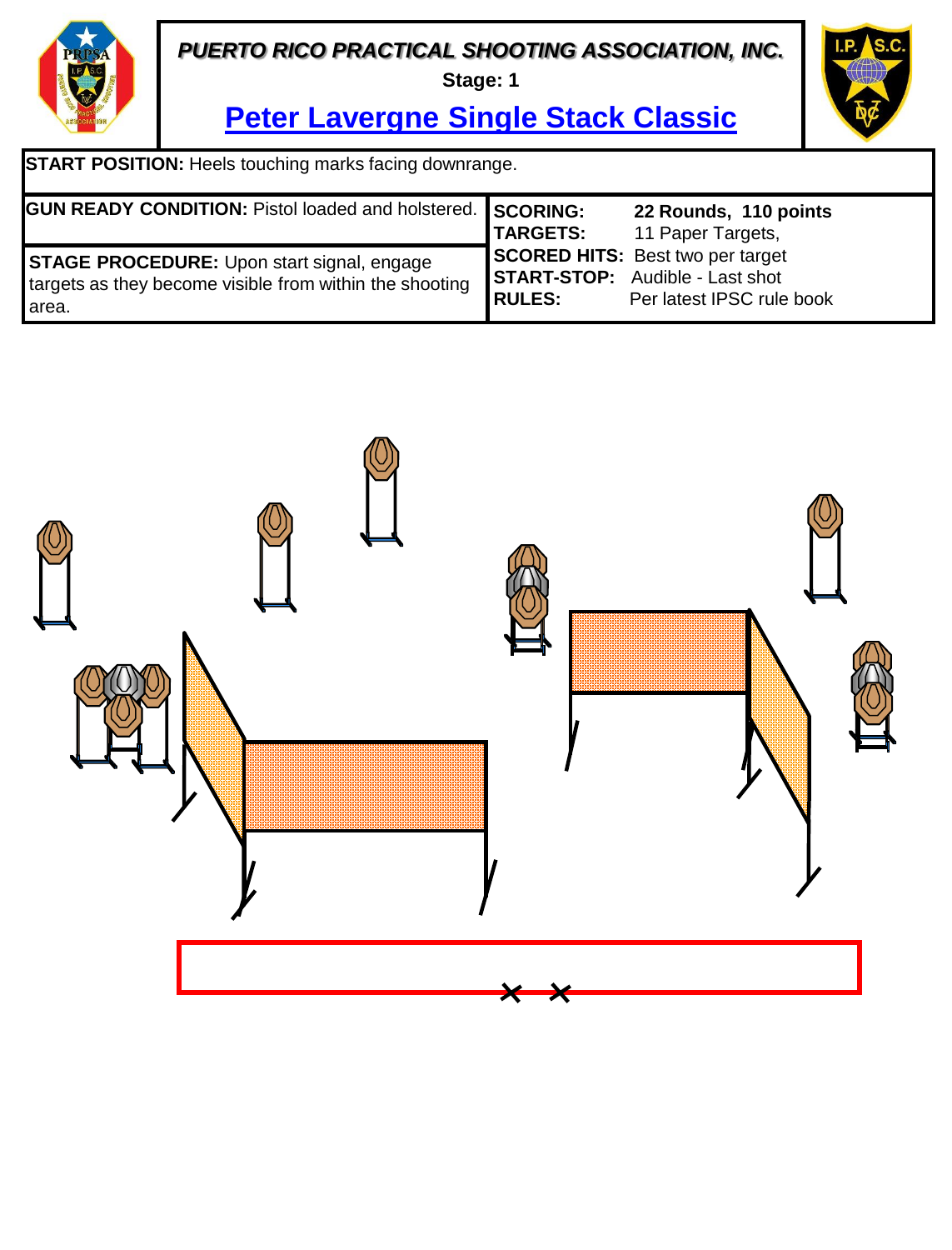**Stage: 2**



**Peter Lavergne Single Stack Classic**

| <b>START POSITION:</b> Inside of Box A both wrist above respective shoulders facing up range.                                                                                                      |                 |                                                                                                                 |  |  |
|----------------------------------------------------------------------------------------------------------------------------------------------------------------------------------------------------|-----------------|-----------------------------------------------------------------------------------------------------------------|--|--|
| GUN READY CONDITION: Pistol loaded and holstered. SCORING:                                                                                                                                         | <b>TARGETS:</b> | 16 Rounds, 80 points<br>4 Paper Targets,                                                                        |  |  |
| <b>STAGE PROCEDURE:</b> Upon start signal, engage<br>targets with two shot minimum from within the shooting<br>area, then make a mandatory reload and engage<br>targets with minimum 2 shoot each. | <b>RULES:</b>   | <b>SCORED HITS: Best Four per target</b><br><b>START-STOP:</b> Audible - Last shot<br>Per latest IPSC rule book |  |  |



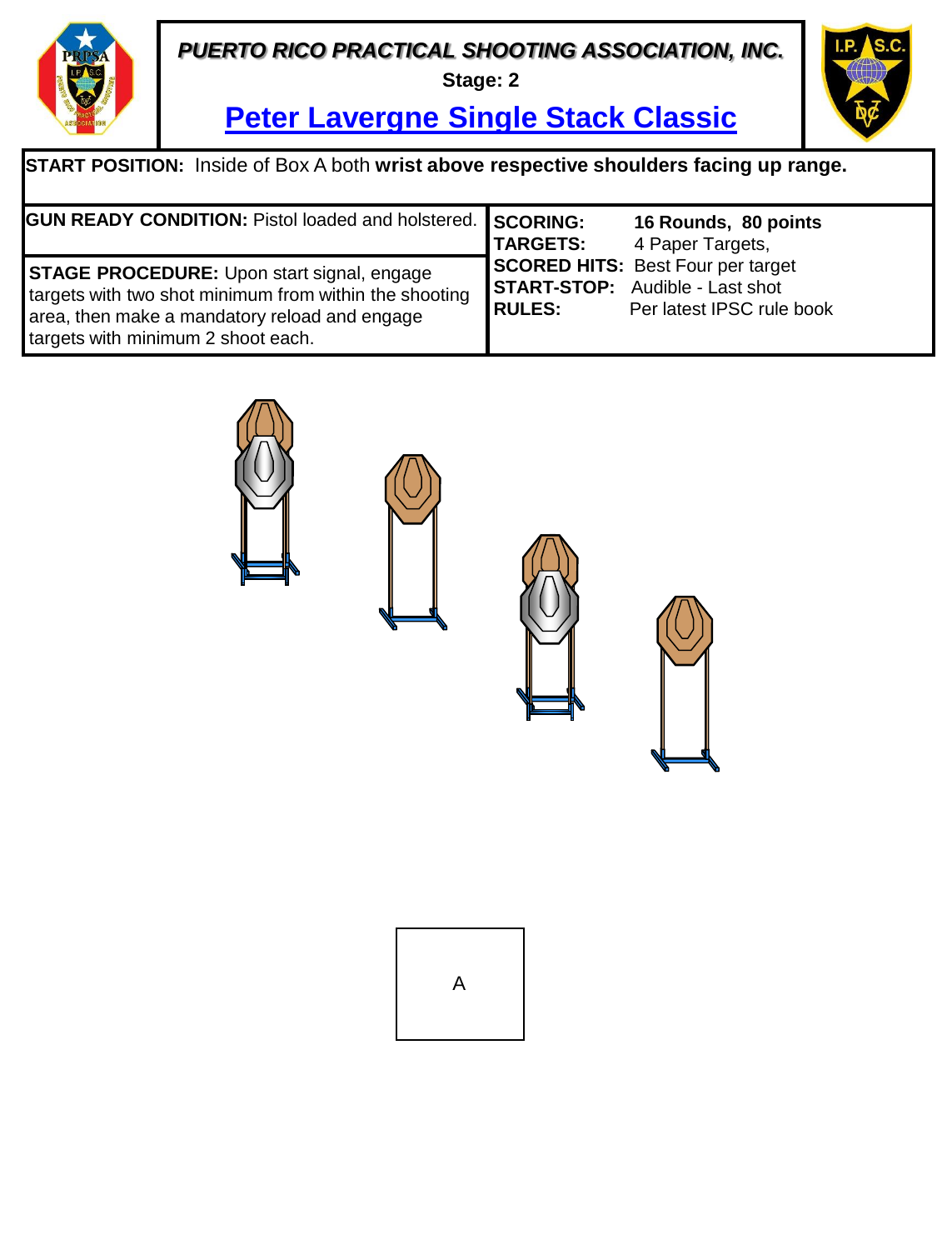**Stage: 3**



**Peter Lavergne Single Stack Classic**

**START POSITION:** Heels touching marks facing downrange.

| <b>GUN READY CONDITION: Pistol UNLOADED on the</b>                                                                      | SCORING:        | 20 Rounds, 100 points                                                                                          |
|-------------------------------------------------------------------------------------------------------------------------|-----------------|----------------------------------------------------------------------------------------------------------------|
| table.                                                                                                                  | <b>TARGETS:</b> | 10 Paper Targets, 1 Poppers                                                                                    |
| <b>STAGE PROCEDURE:</b> Upon start signal, engage<br>targets as they become visible from within the shooting<br>l area. | RULES:          | <b>SCORED HITS:</b> Best two per target<br><b>START-STOP:</b> Audible - Last shot<br>Per latest IPSC rule book |